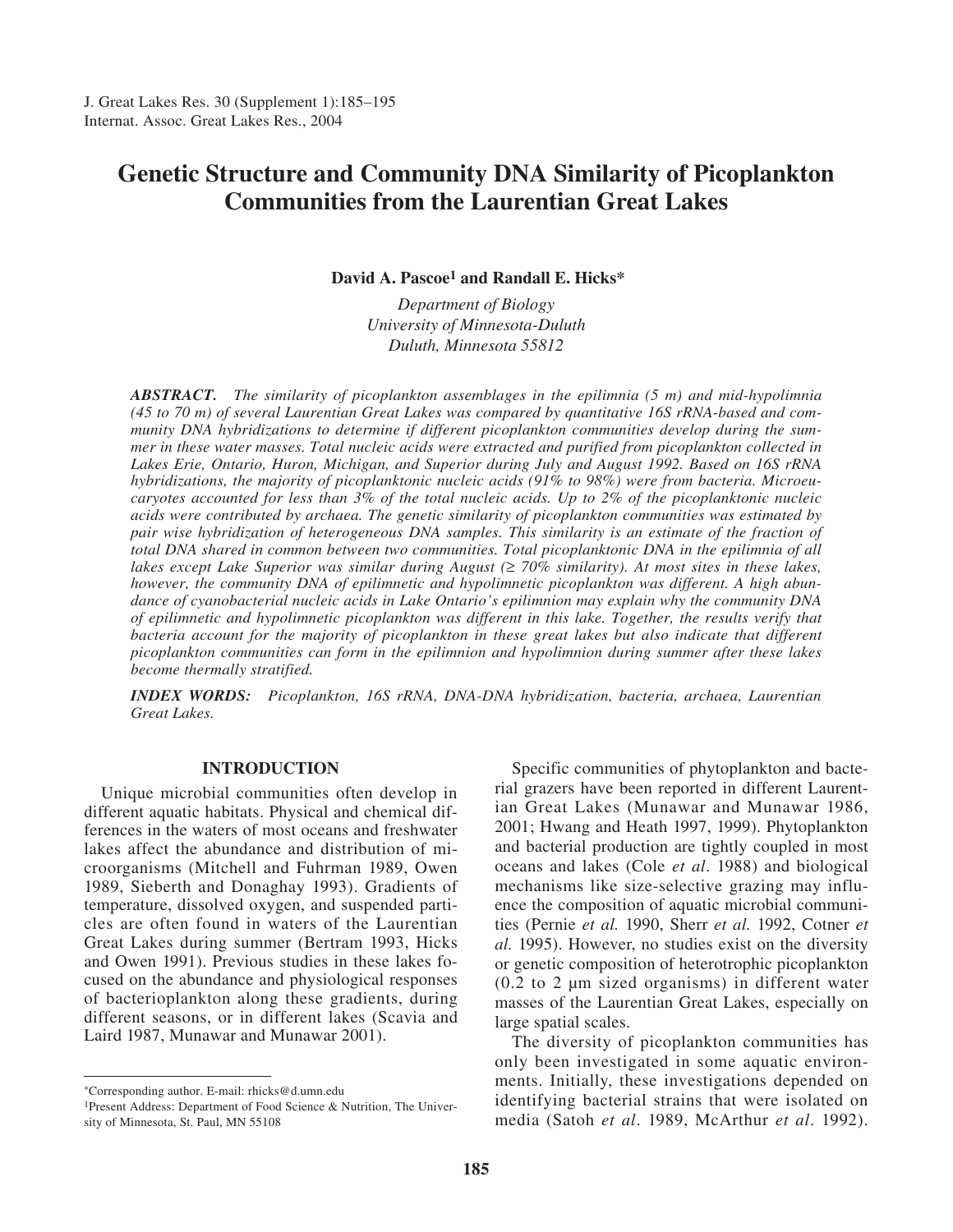Subsequently, it was recognized that many environmental strains of bacteria and archaea have not yet been cultured in the laboratory (Giovannoni *et al*. 1990, DeLong 1992, Fuhrman *et al*. 1993), indicating that our understanding of microbial communities may be biased when only culture-based approaches are used. More recently, rRNA-based hybridization methods have been used extensively to document the composition of microbial communities in oceans and lakes (Glöckner *et al.* 1999, Karner *et al.* 2001, Mac-Gregor *et al.* 1997, Pernthaler *et al.* 1998, Urbach *et al.* 2001). Alternatively, community DNA-DNA hybridization provides a convenient way of comparing microbial communities based on genomic abundance (Lee and Fuhrman 1990, 1991; Sinsabaugh *et al*. 1992; Lambert *et al*. 1993; Yeager and Sinsabaugh 1998).

In this study, 16S rRNA-based and whole community DNA-DNA hybridization methods were used together to investigate the diversity of picoplankton communities at two spatial scales in the Laurentian Great Lakes. The goals were to identify the relative contributions of the major domains of life (i.e., *Bacteria*, *Archaea*, *Eucarya*) in picoplankton communities, determine the genetic similarity of epilimnetic and hypolimnetic picoplankton communities, and evaluate environmental factors that may control the similarity of picoplankton communities during the summer in the Laurentian Great Lakes.

# **MATERIALS AND METHODS**

#### **Sample Collection**

Water samples from the epilimnion (5 m) and mid-hypolimnion (45 to 70 m) in Lakes Erie, Ontario, Huron, Michigan and Superior were collected from offshore sites during July and August 1992 (Table 1). The depths for the hypolimnetic samples were chosen by examining water temperature and

transparency profiles (Hicks and Pascoe 2001). Hypolimnetic samples were taken from clear water (near the highest water transparency) in each lake. Water was collected using submersible pumps (2 or 3 independent samples per depth) as described by Hicks and Pascoe (2001). The pumping system was flushed for at least 10 min at each depth  $(> 2$  tube volumes) prior to taking samples. Water for prokaryotic cell counts was placed in sterile polypropylene centrifuge tubes  $(n = 2)$ , preserved with 37% formaldehyde (0.22 µm filtered, 2% final concentration) and refrigerated until counted (within 2 weeks). Numbers of total prokaryotic cells were determined by epifluorescence direct-counts of DAPI-stained cells (Porter and Feig 1980).

Additional water (2 or 3 independently collected replicates) was prefiltered by pressure filtration (< 5 psi) through pre-ashed glass fiber filters (Gelman A/E, 1.2 µm nominal pore size) to remove larger eucaryotic cells (Hicks and Pascoe 2001). DAPI-stained prokaryotic cells were counted in all filtrates to determine cell losses after using different filters. On average 86% (2% standard error, 11 comparisons) of the prokaryotic cells passed this prefiltration step. No eucaryotic cells with discernable nuclei were identified by microscopy in the prefiltrates but procaryotic cells attached to particles were also probably removed. Picoplankton in 8 to 42 L of prefiltered water from each site were captured on Durapore filters (Millipore Corp.; 142 mm diameter,  $0.22$  µm pore) by pressure filtration (N<sub>2</sub> gas, 5) psi). Replicate filters  $(n = 2-3)$  were immediately placed in sterile Whirlpak bags and frozen  $(-20^{\circ}C)$ until the nucleic acids were extracted. At least 99% (0.1% standard error, 14 comparisons) of the prokaryotic cells in the glass fiber filtrates were captured on the Durapore filters (as measured by DAPI counts). Thus, on average 85% of the procaryotic picoplankton cells in the original water samples were

*TABLE 1. Locations in the Laurentian Great Lakes where picoplankton samples were obtained during July and August 1992.* 

| <b>Site</b>     | Date      | Lake     | Location               |
|-----------------|-----------|----------|------------------------|
| E15M            | 7 Aug 92  | Erie     | 42°31.00'N, 79°53.36'W |
| O33M            | 9 Aug 92  | Ontario  | 43°35.48'N, 78°48.06'W |
| O <sub>64</sub> | 10 Aug 92 | Ontario  | 43°31.5' N, 76°55' W   |
| <b>H45M</b>     | 16 Aug 92 | Huron    | 45°08.12'N, 82°59.00'W |
| M18M            | 22 Aug 92 | Michigan | 42°44.00'N, 87°00.00'W |
| M47M            | 18 Aug 92 | Michigan | 45°10.42'N, 86°22.30'W |
| $SGM-1$         | 14 Jul 92 | Superior | 46°56.31'N, 91°31.92'W |
| $SGM-2$         | 19 Aug 92 | Superior | 46°56.31'N, 91°31.92'W |
|                 |           |          |                        |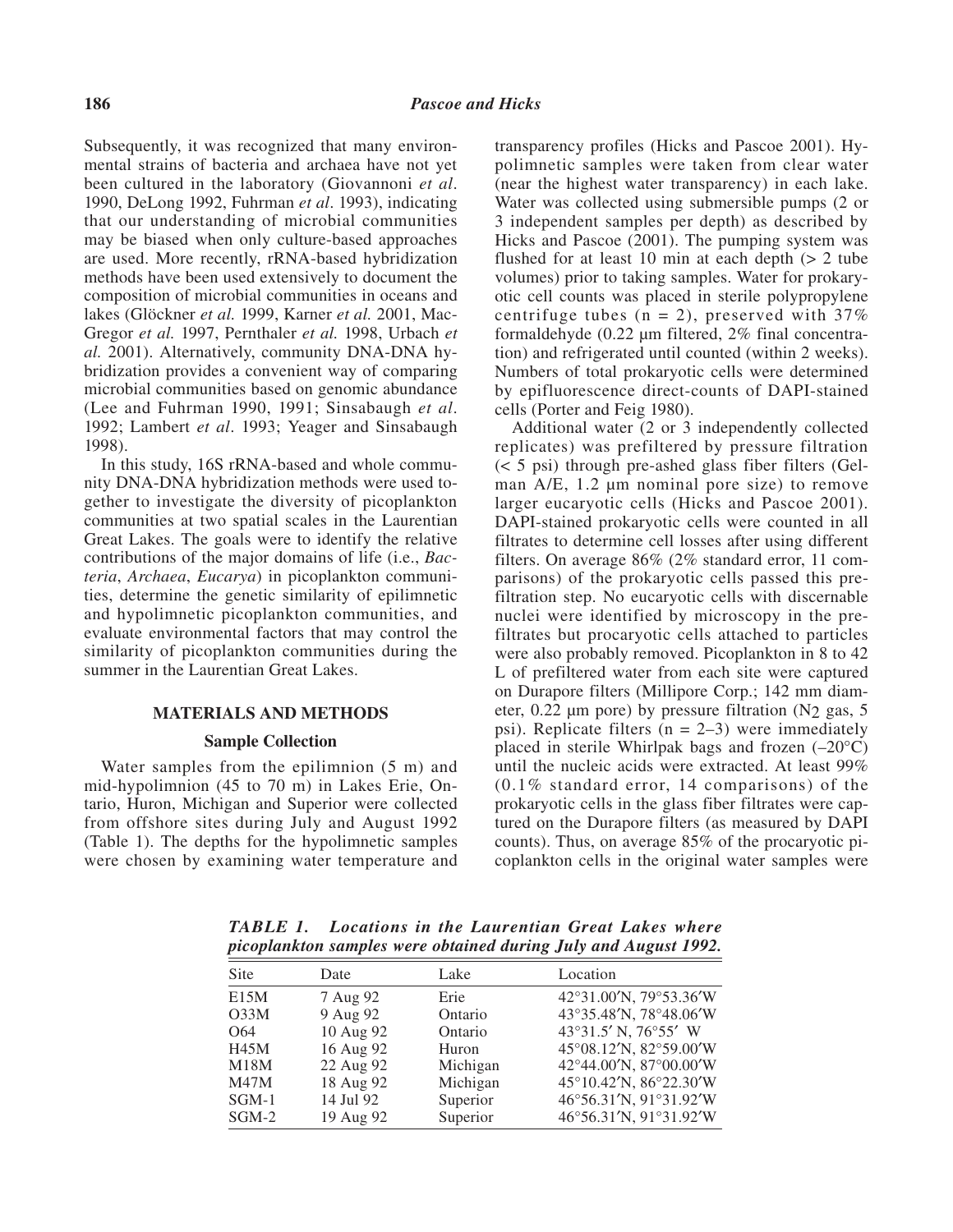*TABLE 2. Procaryotic cell densities of unfiltered water, Gelman A/E filtrates, and in water passing the Durapore extraction filters (0.22 µm pore) from sites in the Laurentian Great Lakes. Cell recoveries represent the percentages of prokaryotic cells in original water samples that were captured on the Duropore extraction filters. Standard error of the mean is shown in parentheses (n = 2–3).* 

|                 | Depth |            | Total Procaryotic Cells (10 <sup>6</sup> /mL) |                   |                         |  |  |  |  |
|-----------------|-------|------------|-----------------------------------------------|-------------------|-------------------------|--|--|--|--|
| <b>Site</b>     | (m)   | Unfiltered | Gelman Filtrate                               | Durapore Filtrate | Cell Recovery<br>$(\%)$ |  |  |  |  |
| E15M            | 5     | $nd^*$     | 3.54(0.51)                                    | $0.007$ (nd)      | nd                      |  |  |  |  |
|                 | 45    | 2.62(0.13) | 0.74(0.03)                                    | 0.001(0.001)      | 28.2                    |  |  |  |  |
| O33M            | 5     | 6.79(0.70) | 6.07(0.39)                                    | 0.010(0.006)      | 89.2                    |  |  |  |  |
|                 | 65    | 1.35(0.02) | 1.39(0.10)                                    | 0.042(0.007)      | 99.9                    |  |  |  |  |
| O <sub>64</sub> | 5     | 1.70(0.01) | 1.93(0.08)                                    | 0.004(0.001)      | 113.3                   |  |  |  |  |
|                 | 65    | 1.29(0.04) | 1.15(0.02)                                    | 0.006(0.002)      | 88.7                    |  |  |  |  |
| H45M            | 5     | 0.87(0.02) | 0.92(0.04)                                    | 0.013(0.003)      | 104.3                   |  |  |  |  |
|                 | 62    | 1.26(0.13) | 1.13(0.08)                                    | 0.042(0.021)      | 86.3                    |  |  |  |  |
| M18M            | 5     | 3.57(0.05) | 2.91(0.05)                                    | 0.005(0.004)      | 81.4                    |  |  |  |  |
|                 | 65    | 1.16(0.08) | 0.82(0.02)                                    | 0.000(0.000)      | 70.7                    |  |  |  |  |
| M47M            | 5     | 3.54(0.66) | 3.16(0.02)                                    | 0.045(0.035)      | 88.0                    |  |  |  |  |
|                 | 65    | 1.57(0.06) | 1.37(0.17)                                    | 0.005(0.002)      | 86.9                    |  |  |  |  |
| $SGM-1$         |       | nd         | 1.47(0.09)                                    | $0.003$ (nd)      | nd                      |  |  |  |  |
|                 | 70    | nd         | 1.40(0.17)                                    | 0.001(0.001)      | nd                      |  |  |  |  |
| $SGM-2$         | 5     | 0.88(0.04) | nd                                            | nd                | nd                      |  |  |  |  |

\* nd = not determined

captured on the extraction filters  $(0.22 \text{ to } 1.2 \mu \text{m size})$ fraction, Table 2, Hicks and Pascoe 2001).

#### **Nucleic Acid Extraction and Purification**

The extraction and purification of picoplanktonic nucleic acids followed Fuhrman *et al*. (1988) with some modifications (for a complete description see Hicks and Pascoe 2001). Briefly, frozen filters were cut into small pieces and incubated in STE buffer [pH 8.0] with lysosyme followed by SDS/proteinase-K solution. Nucleic acids and protein in this lysis solution were precipitated overnight, pelleted by centrifugation, rinsed with ethanol and redissovled in 0.5 mL of TE buffer [pH 8.0]. The nucleic acids were purified by sequentially extracting with Trissaturated phenol (BRL, Inc.), phenol:chloroform: isoamyl alcohol (24:6:1), and chloroform:isoamyl alcohol (24:1). The nucleic acid extract was precipitated overnight at  $-20^{\circ}$ C by adding 5 M NaCl (0.04) volume) and ice-cold 100% ethanol (2 volumes). The nucleic acids were pelleted by centrifugation  $(16,000 \times g, 10 \text{ min}, 4^{\circ}\text{C})$ , rinsed with ice-cold 70% ethanol, and redissolved in 300 µl of TE buffer [pH 8.0]. All nucleic acid extracts were further purified using Sephadex G-200 columns to help remove humic materials that were present in several samples (Tsai and Olson 1992).

Nucleic acid concentrations were estimated by

measuring absorbance at 260 nm and purity was monitored by  $A_{260}$ :  $A_{280}$  ratios (ratios ranged from 1.9–2.2) and  $A_{260}$ : $A_{230}$  ratios (ranging from 1.5–2.4). Losses of nucleic acids during the extraction and purification procedures were estimated by adding calf thymus DNA (Sigma Chemical Co.) to a clean Durapore filter and following the same procedures. Fifty-two percent of calf thymus DNA (5% standard error,  $n = 6$ ) was recovered after the extraction procedure. Only 53 percent (4% standard error,  $n = 6$ ) of the calf thymus DNA was recovered after the Sephadex purification. Considering these recoveries, about 28% of the nucleic acids from captured cells would have been conserved during these procedures. This estimate does not consider the efficiency of removing nucleic acids from natural cells, so we are unsure if differential extraction or recovery of nucleic acids from some picoplankton occurred.

These purified nucleic acid extracts were used for various community DNA and 16S rRNA-based hybridizations until all analyses were completed or the nucleic acid extracts were depleted. In most cases, enough nucleic acid was extracted so that all analysis could be completed. However, smaller amounts of nucleic acids were extracted from some Lake Huron and Lake Superior samples. Lake Huron was excluded from the 16S rRNA-based and epilimnionhypolimnion community DNA hybridizations because not enough nucleic acid was recovered from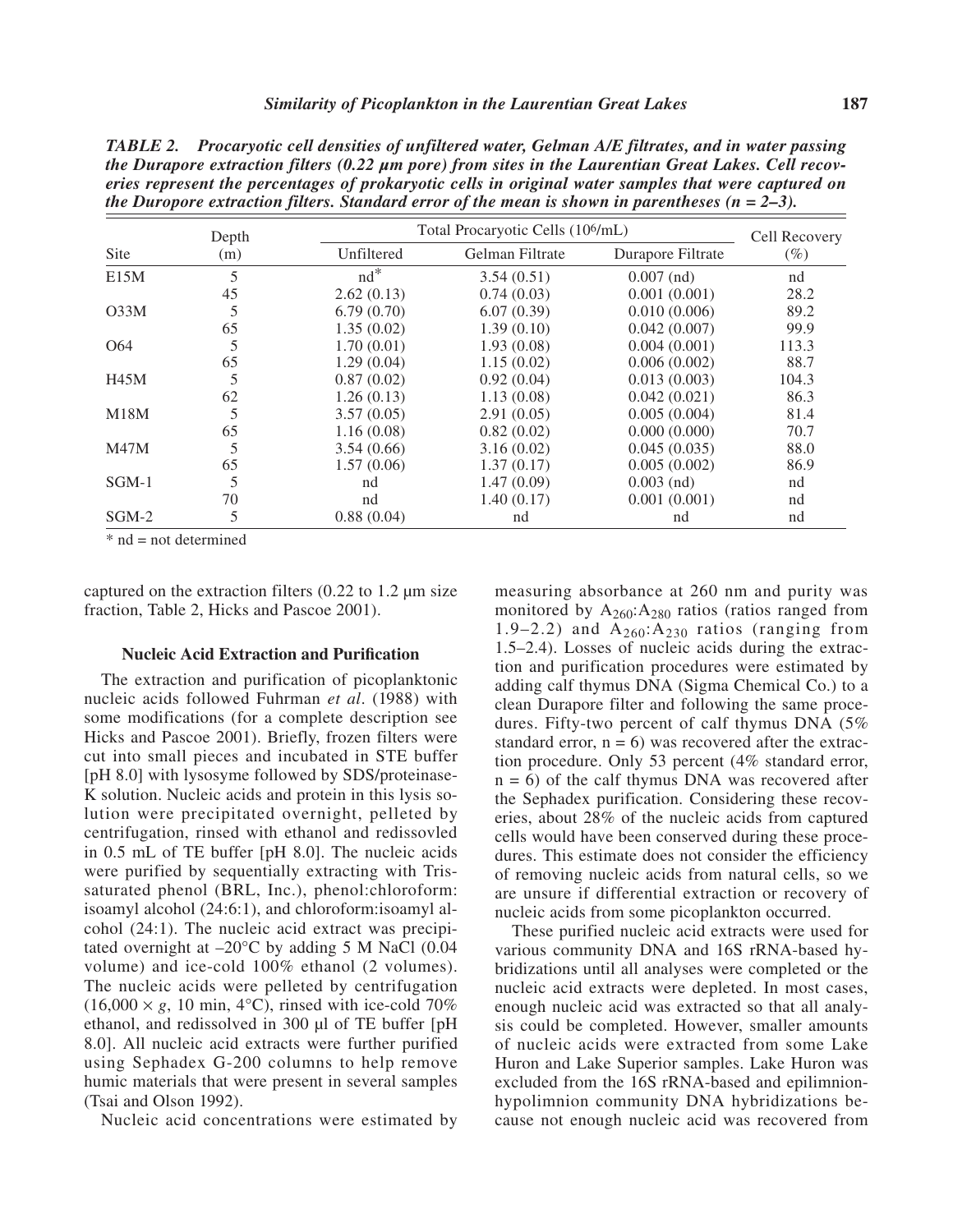the hypolimnetic samples at this site. After epilimnetic nucleic acids obtained from Lake Superior in August (SGM-2) were depleted by the epilimnetic DNA comparisons, nucleic acids were extracted from July samples (SGM-1) so that DNA in epilimnetic and hypolimnetic picoplankton communities could be compared in this lake and 16S rRNA hybridizations could be completed.

# **Quantitative Hybridizations With 16S rRNA Probes**

Quantitative filter hybridizations were performed as previously described (DeLong 1992). Nucleic acid extracts from picoplankton and cultures were denatured with glutaraldehyde (0.5%) and blotted in a series of dots (25 ng to 1 µg) on nylon hybridization membranes (MagnaCharge, Micron Separations, Inc) and immobilized by baking  $(80^{\circ}C, 1 h)$ . Nucleic acids from different microorganisms representative of the target taxa (*Bacteria*, *Archaea*, and *Eucarya*) were included on all filters and used as authentic standards to quantify taxon-specific and non-specific binding of the oligonucleotide probes. These nucleic acids were extracted and purified from cultured cells of *Pseudomonas fluorescens* (*Bacteria*; ATCC 13525), *Saccharomyces cerevisiae* (*Eucarya*; strain SAC-1 from Dept. of Microbiology Culture Collection, Michigan State University), and *Haloarcula marismortui* (*Archaea*; Mylvaganam and Dennis 1992) with the same procedures used for natural picoplankton samples.

Nucleic acids were hybridized with 16S rRNAbased oligonucleotide probes that were labeled on the 5′ end with [32P] following DeLong's (1992) procedure. Radiolabeled probes specific for the domains *Bacteria* (EUB338; Amman *et al*. 1990), *Archaea* (ARC915; Stahl and Amman 1991), and *Eucarya* (EUK1195; Giovannoni *et al*. 1988) were prepared. All filters were prehybridized at 45°C for 30 min, hybridized overnight at 45°C after fresh hybridization buffer and the appropriate radiolabeled probe were added, washed three times for 30 min at 37°C, and then washed for an additional 30 min to provide stringency (56°C for EUB338; 45°C for ARC915; and 40°C for EUK1195). Specifically bound probe was quantified using a radioanalytic imaging system (Ambis System; Scanalytics, Billerica, MA).

The slope of probe bound per unit rRNA was determined from 4 to 6 points in the linear portion of the binding curve. The portions of picoplanktonic nucleic acid that were contributed by each domain were determined by dividing the nmols of group-

specific probe bound per unit nucleic acid by the sum of bacterial + archaeal + eucaryal probes bound per unit nucleic acid (Giovannoni *et al.* 1990, De-Long *et al.* 1994). After the hybridization signal from each sample was normalized to the total response from all three domain probes and corrected for the specific activity of the probes, it were normalized to the response of authentic nucleic acids and corrected for any non-specific binding (Giovannoni *et al.* 1990). The percentages of nucleic acid contributed by members of the *Bacteria*, *Archaea*, and *Eucarya* were calculated from these corrected hybridization signals.

#### **Community DNA Similarity**

Whole community DNA probes were prepared using purified nucleic acid extracts from picoplankton communities following Lee and Fuhrman's (1990) procedure). DNA probes were labeled with [α-35S]dCTP (DuPont, NEN Research Products, Boston, MA) by nick translation as described in accompanying literature (Amersham Life Science). These probes were purified using NENSORB™ columns (DuPont Research Products) to remove unincorporated nucleotides and enzymes, recovered in 50% methanol, and frozen until needed  $(-20^{\circ}C)$ . The probes were dried in a SpeedVac, reconstituted in 100 µL of Milli-Q water, and denatured by boiling for 10 min before they were added to the hybridization solution. Probe specific activities ranged from 0.2 to  $1.2 \times 10^8$  CPM/µg nucleic acid.

Target DNAs from picoplanktonic nucleic acid extracts were loaded onto nylon membrane filters (n = 2 or 3 per sample; MagnaGraph, Micron Separations, Inc.) and hybridized as previously described (Lee and Fuhrman 1990). Reciprocal hybridizations (i.e., probe and target DNAs reversed) were also performed to check for asymmetrical hybridizations. Filters were prehybridized for 6 to 8 h at 68°C. Samples on these filters were hybridized for 48 to 50 h at the same temperature followed by several washes (each done in duplicate). The first and third washes were done at room temperature in 2X SSC for 5 min. During the second wash, filters were rinsed at 68°C for 30 min with 0.5% SDS in 2X SSC (Lee and Fuhrman 1990). The washed filters were air dried and exposed to X-ray film (Konica Medical Corp.). After the film was developed, the autoradiographic images were transferred to a Macintosh computer using a high-resolution video camera. Images of the hybridization dots were quantified with NIH Image (v. 1.44) software. Indi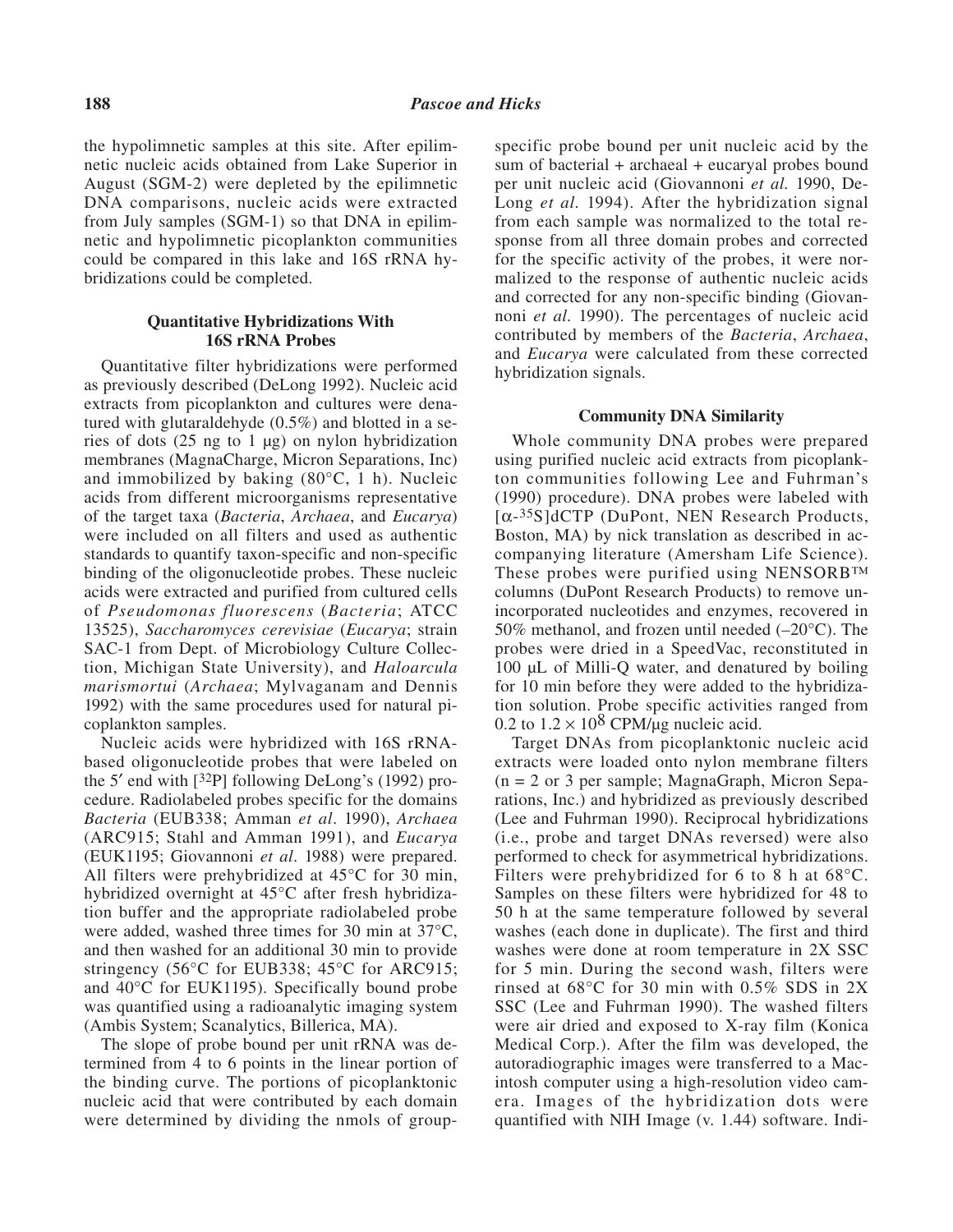vidual dots were cut from the membrane and the radioactivity counted with a Packard liquid scintillation counter (model 2200CA) when this image analysis system was not sensitive enough to capture autoradiographic images.

Community DNA similarity is an estimate of the fraction of identical DNA shared in common between two communities (Lee and Fuhrman 1990). It was calculated using the degree of cross hybridization between target and control (i.e., probe) DNAs. All hybridization results with the same DNA probe (i.e., constructed from control DNA) were normalized to the control DNA response (e.g., similarity  $=$ [target DNA binding/control DNA binding]  $\times$  100) after subtracting any non-specific binding to the membrane filter. Self-hybridization of a probe to control DNA on a membrane was theoretically defined as 100% similarity. The similarity of replicate DNA samples  $(n = 2 \text{ or } 4)$  from the same community was compared to identify a level below which two communities could be operationally defined as different. DNAs from both the epilimnion and hypolimnion at one site in each lake (excluding Huron) were used for these comparisons.

# **RESULTS**

#### **Description of Sites**

Epilimnia had formed in all the Laurentian Great Lakes by the time these lakes were sampled (July and August, 1992). The temperatures in the epilimnia (5 m) ranged from 10.6°C to 20.3°C and the temperatures where the hypolimnetic samples were taken ranged from 3.8°C to 5.1°C (Hicks and Pascoe 2001). The water column in each lake was aerobic at the depths sampled. Chlorophyll  $a$  (0.3 to 6.5  $\mu$ g/L; Hicks and Pascoe 2001) and prokaryotic cell abundances (Table 2, unfiltered samples) were generally greater in the epilimnion than in the hypolimnion of these lakes.

# **Quantitative Hybridizations with 16S rRNA Probes**

Bacteria contributed the majority of nucleic acids recovered from picoplankton (91 to 98%) at each site from these lakes (Table 3). Microeucaryotes accounted for less than 3% of the total nucleic acids. Up to 2% of the picoplanktonic nucleic acids in the epilimnia and hypolimnia of these lakes were from procaryotic archaea.

*TABLE 3. Relative binding of taxon-specific 16S rRNA probes to picoplankton nucleic acids from the Laurentian Great Lakes. Taxon-specific responses were normalized to the sum of responses to 16S rRNA domain probes (Bacteria+Archaea +Eucarya). Standard error of the mean for replicate samples is shown in parentheses (n = 2).*

| $\text{Site}^*$ | Depth<br>(m) | Bacteria<br>$(\%)$ | Archaea<br>(%) | Eucarya<br>$(\%)$ |
|-----------------|--------------|--------------------|----------------|-------------------|
| E15M            | 5            | 97.1(0.5)          | 0.7(0.03)      | 2.2(0.5)          |
|                 | 45           | 97.8               | 0.7            | 1.5               |
| O33M            | 5            | 98.0 (0.7)         | 1.0(0.1)       | 1.1(0.5)          |
|                 | 65           | 97.3(0.6)          | 1.3(0.0)       | 1.4(0.6)          |
| O <sub>64</sub> | 5            | 97.9(0.1)          | 0.1(0.02)      | 2.0(0.1)          |
|                 | 65           | 97.8 (0.02)        | 0.8(0.01)      | 1.4(0.01)         |
| M18M            | 5            | 97.9               | 1.6            | 0.5               |
|                 | 65           | 97.5               | 0.7            | 1.9               |
| M47M            | 5            | 95.5(0.3)          | 1.5(0.1)       | 3.1(0.4)          |
|                 | 65           | 95.6(1.1)          | 1.6(0.03)      | 2.8(0.2)          |
| $SGM-1$         | 5            | 90.9               | 1.9            | 7.3               |

<sup>\*</sup>Sites were in Lakes Erie (E15M), Ontario (O33M, O64), Michigan (M18M, M47M), and Superior (SGM).

### **Community DNA Similarity**

#### *Calibration of Community DNA Similarity*

High community DNA similarities, usually > 90%, were obtained when DNA from replicate samples was cross-hybridized (see values along diagonals of Tables 4 and 5). The community DNA hybridization method has been thoroughly tested with single bacterial strains and artificial bacterial assemblages (Wayne *et al*. 1987, Lee and Fuhrman 1990, Stackebrandt and Goebel 1994). Based on calibration experiments with constructed bacterial assemblages, Lee and Fuhrman (1990) suggested that two bacterial communities be operationally interpreted as different communities if DNA cross-hybridization was less than 70%. The higher DNA similarities between replicate samples from the epilimnia or the hypolimnia of the Laurentian Great Lakes (usually  $> 90\%$ , Tables 4 and 5) indicate that 70% similarity may be too low for classifying picoplankton communities as different assemblages in this study. The more conservative 70% DNA crosshybridization level, however, was used to operationally define different communities.

Reciprocal hybridizations (i.e., probe and target DNAs switched) were often asymmetric. Asymmetry is indicated by a large difference between two community DNA similarity values derived from recipro-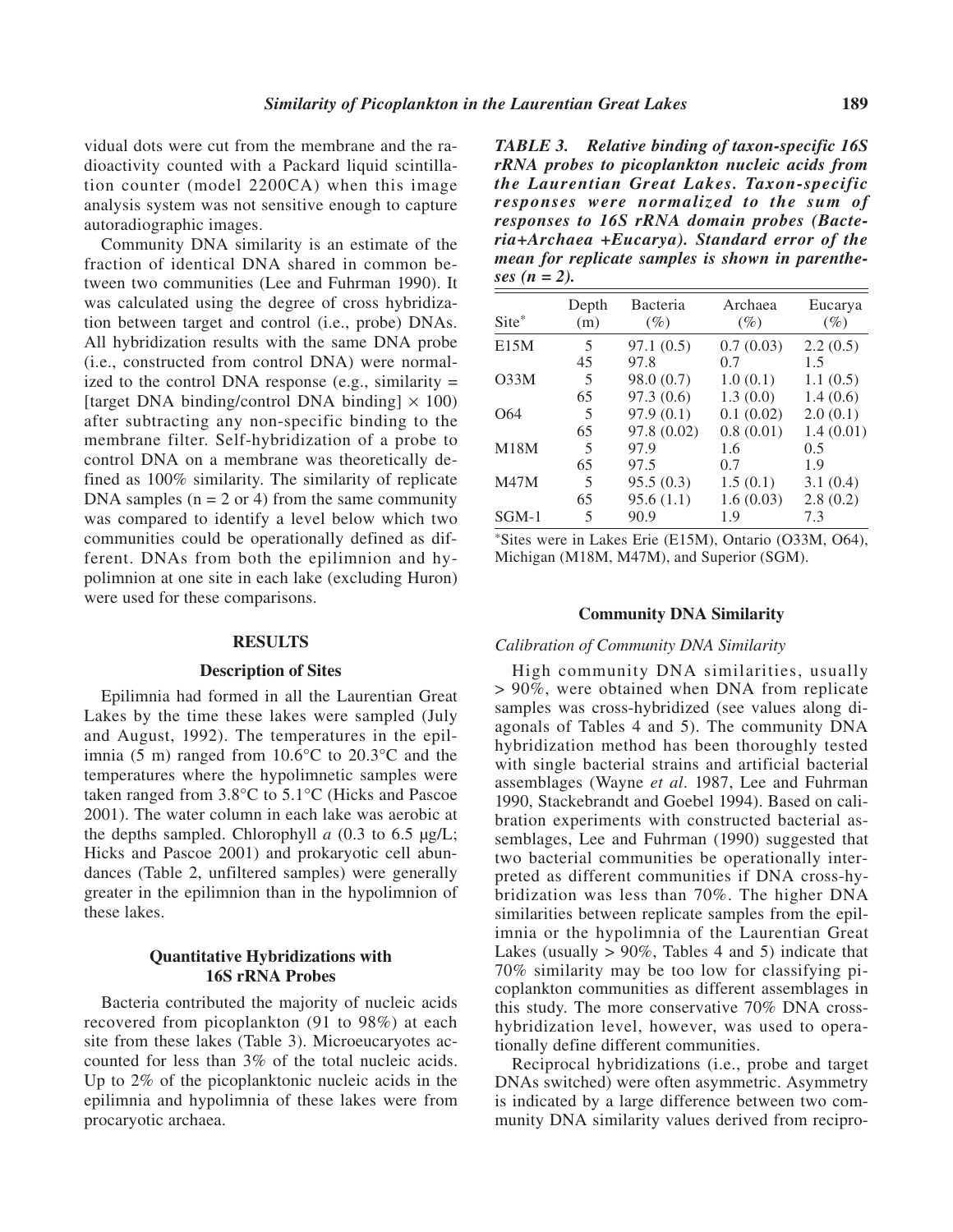# **190** *Pascoe and Hicks*

*TABLE 4. Community DNA similarities (%) between picoplankton assemblages in the epilimnia of the Laurentian Great Lakes. All water was collected at 5 m and prefiltered through Gelman A/E glass fiber filters to remove larger eucaryotic cells. Values are means of replicate hybridizations (n = 2–3 targets, 1 probe). The standard error of the mean is shown in parentheses. The results of reciprocal hybridizations can be seen across the diagonal of the matrix. The smaller similarity value for reciprocal hybridizations is shown in bold type. Values in brackets are DNA similarities between replicate samples taken from the same community as the probe DNA.*

|                                | Probe DNA            |                   |                      |            |                     |  |  |  |  |
|--------------------------------|----------------------|-------------------|----------------------|------------|---------------------|--|--|--|--|
| Target DNA                     | E15M                 | 033M              | H45M                 | M18M       | <b>SGM</b>          |  |  |  |  |
| $E15M^{\dagger}$               | $[97 \text{ (nd*)}]$ | 88(0)             | 108(0)               | 107(19)    | 44 $(3)$            |  |  |  |  |
| $O33M^{\ddagger}$              | 106(5)               | [98(8)]           | 103(2)               | 88(3)      | 44 $(2)$            |  |  |  |  |
| H45M                           | 89(5)                | 89(5)             | $[117 \text{ (nd)}]$ | 101 $(17)$ | 47 $(5)$            |  |  |  |  |
| M18M <sup>‡</sup>              | 97(5)                | 85(3)             | 107(6)               | [97(11)]   | 47 $(3)$            |  |  |  |  |
| SGM-2 (19 Aug 92) <sup>†</sup> | 108(2)               | $92 \text{ (nd)}$ | 114(8)               | $102$ (nd) | $[73 \text{ (nd)}]$ |  |  |  |  |

\*nd = not determined

 $\hat{\tau}$ n = 2 target DNAs, if one replicate target was lost then the standard error was not determined (nd)

 $\pm n = 3$  target DNAs

cal hybridizations. Interestingly, reciprocal hybridizations were fairly symmetric when replicate DNA samples from the same location and depth were cross-hybridized as indicated by the low standard error (SE) for the mean of these values (Tables 4 and 5). Reciprocal hybridizations between samples from different locations were noticeably asymmetric though (Tables 4 and 5). Lee and Fuhrman (1990, 1991) also observed this pattern when comparing natural samples or mixtures of known bacteria. They demonstrated that asymmetry in reciprocal hybridizations was due to the relative complexity of different DNA samples. Their suggestion that the lower DNA similarity from reciprocal hybridizations is a better estimate of the true similarity was adopted to interpret data in this study.

# *Comparisons across Epilimnetic Communities in Different Lakes*

DNA similarities between epilimnetic communities in the different Laurentian Great Lakes ranged from 44% to 117% (Table 4). DNA from epilimnetic communities in Lakes Erie, Ontario, Huron, and Michigan was very similar ( $\geq 85\%$ ), but different from epilimnetic DNA taken from Lake Superior  $(\leq 47\%$ , Table 4). The differences between reciprocal DNA similarities from these epilimnetic communities were generally smaller than the differences observed when epilimnetic and hypolimnetic bacterioplankton were compared. Comparisons to

the Lake Superior epilimnetic community were the only exceptions (Table 4).

# *Comparisons between Epilimnetic and Hypolimnetic Communities within Lakes*

Community DNA similarities between epilimnetic and hypolimnetic communities ranged from 27% to 80% (Table 5). The smallest similarity between epilimnetic and hypolimnetic communities (27%) was observed in Lake Erie. Intermediate similarities (40% to 62%) were observed when comparing epilimnetic and hypolimnetic DNAs from Lakes Ontario and Michigan (Table 5). The most similar community DNAs (>70% similarity) comparing epilimnetic and hypolimnetic communities were observed at one site in Lake Ontario (O33M) and in Lake Superior (Table 5). Large asymmetries in community DNA similarities were often observed during the comparison of epilimnetic and hypolimnetic communities when the probe and target DNAs were reversed (Table 5). The greatest asymmetry was observed in the comparison of Lake Erie communities. In these cases, the smaller of the two similarity values was used as the best estimate of community DNA similarity (see discussion in Lee and Fuhrman 1990).

# **DISCUSSION**

Quantitative 16S rRNA hybridizations indicated that procaryotic nucleic acids (bacterial + archaeal) accounted for at least 91% and usually greater than 97% of the total nucleic acids that were extracted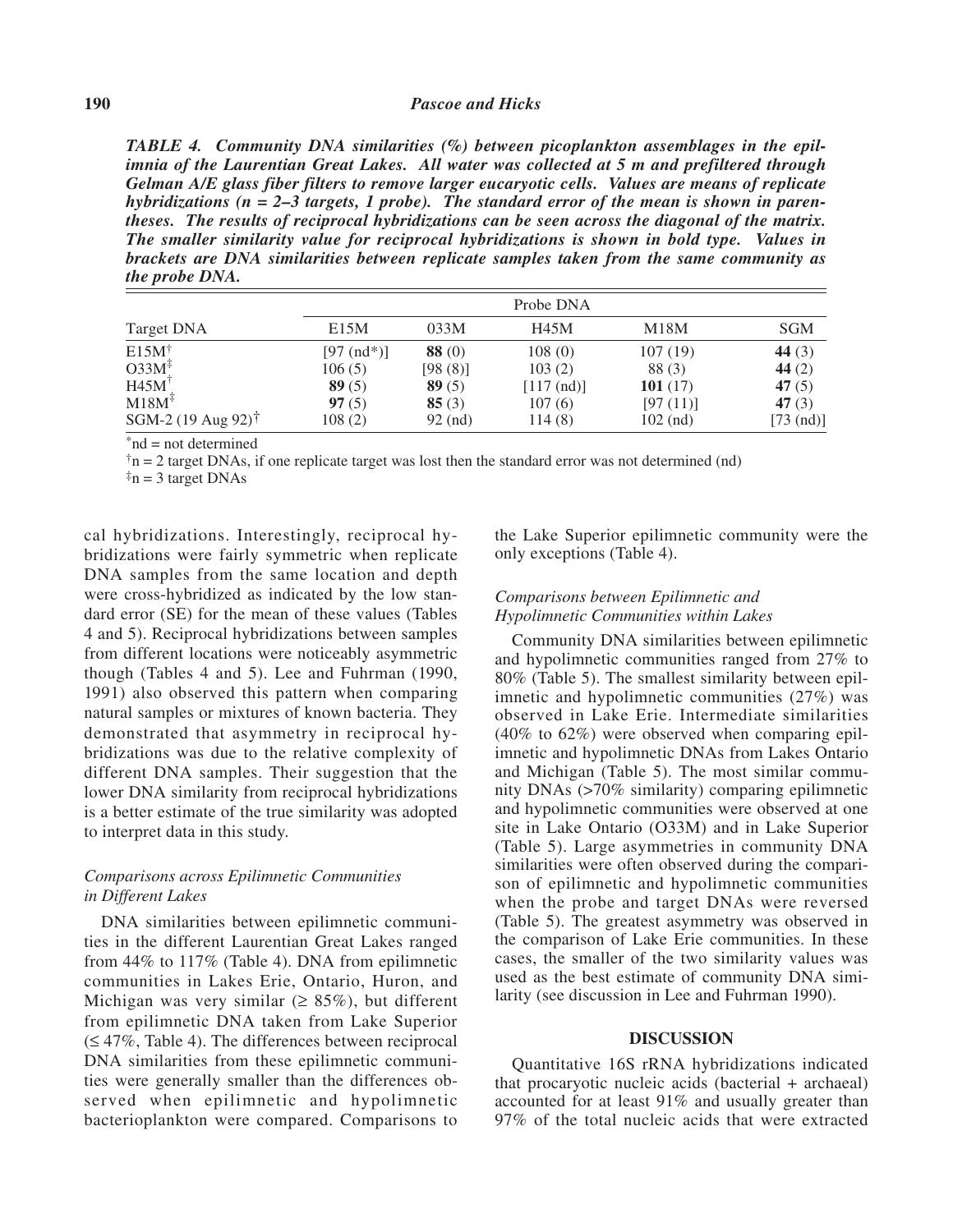*TABLE 5. Community DNA similarities (%) between picoplankton assemblages from the epilimnia and hypolimnia in Lakes Erie (E15M), Ontario (O33M, O64), Michigan (M18M, M47M) and Superior (SGM-1). All lakes were sampled during August 1992 except Lake Superior (14 July 1992). The values shown are means of duplicate hybridizations (n = 2 targets, 2 probes) except for Lake Superior samples (n = 4 targets, 4 probes). The standard error of the mean is shown in parentheses. The results of reciprocal hybridizations can be seen across the diagonal of the matrix. The smaller similarity value for reciprocal hybridizations is shown in bold type. Values in brackets are DNA similarities between replicate samples taken from the same community as the probe DNA.*

|                                             |                                   |                    | Probe DNA           |                |                 |                      |                                                        |                |                |                                  |                  |                |                                                          |
|---------------------------------------------|-----------------------------------|--------------------|---------------------|----------------|-----------------|----------------------|--------------------------------------------------------|----------------|----------------|----------------------------------|------------------|----------------|----------------------------------------------------------|
| E15M<br><b>Target DNA</b><br>5 <sub>m</sub> |                                   |                    | O33M                |                | O <sub>64</sub> |                      | M18M                                                   |                | M47M           |                                  | SGM-1            |                |                                                          |
|                                             |                                   |                    | 45 m                | 5 <sub>m</sub> | $65 \text{ m}$  | 5 <sub>m</sub>       | $65 \text{ m}$                                         | 5 <sub>m</sub> | $65 \text{ m}$ | 5 <sub>m</sub>                   | 65 m             | 5 <sub>m</sub> | 70 <sub>m</sub>                                          |
| E15M                                        | 5 <sub>m</sub><br>45 m            | [148(97)]<br>27(8) | 178 (85)<br>[48(8)] |                |                 |                      |                                                        |                |                |                                  |                  |                |                                                          |
| O33M                                        | 5 <sub>m</sub><br>65 <sub>m</sub> |                    |                     | ∗<br>71(26)    | 96(18)<br>∗     | $nd^{\dagger}$<br>nd | nd<br>nd                                               |                |                |                                  |                  |                |                                                          |
| O <sub>64</sub>                             | 5 <sub>m</sub><br>65 <sub>m</sub> |                    |                     | nd<br>nd       | nd<br>nd        | $[103 (2)]\,56 (3)$  | 40 $(2)$ <sup><math>\ddagger</math></sup> [108 $(3)$ ] |                |                |                                  |                  |                |                                                          |
| M18M                                        | 5 <sub>m</sub><br>$65 \text{ m}$  |                    |                     |                |                 |                      |                                                        | ∗<br>62 $(7)$  | 85(9)<br>∗     | nd<br>nd                         | nd<br>nd         |                |                                                          |
| M47M                                        | 5 <sub>m</sub><br>65 <sub>m</sub> |                    |                     |                |                 |                      |                                                        | nd<br>nd       | nd<br>nd       | [91(0)]<br>62 $(8)$ <sup>T</sup> | 94(4)<br>[95(7)] |                |                                                          |
| SGM-1                                       | 5 <sub>m</sub><br>70 <sub>m</sub> |                    |                     |                |                 |                      |                                                        |                |                |                                  |                  | [95(6)]        | 83(1)<br><b>80</b> (5) $\left[102\left(14\right)\right]$ |

\* Self-hybridization was defined as 100% similarity.

 $\dagger$  nd = not determined

‡ Similarity between epilimnetic and hypolimnetic samples was significantly different from similarity between epilimnetic replicates ( $p < 0.05$ )

from these picoplankton samples, while eucaryotic nucleic acids accounted for less than 3% (Table 3). These results were consistent with our microscopic examinations of these samples. Some investigators believe that extraction methods may contribute to the selective extraction of nucleic acids from some microbial cells. Hicks and Pascoe (2001) demonstrated that the percentage of cyanobacterial nucleic acids (relative to total picoplanktonic nucleic acids) was correlated with the relative abundance of autofluorescent picoplanktonic cells in these same samples. This finding indicates that the relative abundance of at least one bacterial taxon was preserved after nucleic acids were extracted from these picoplankton samples.

As expected, the majority of the picoplanktonic nucleic acids (91% to 98%) were contributed by bacteria in these lakes during August (Table 3). It is unlikely that these microorganisms were present on particles because all water was prefiltered prior to extracting nucleic acids. Bacterial nucleic acid percentages were similar at the majority of sites sampled, although less bacterial nucleic acid was present at one site in Lake Michigan (i.e., M47M) than in Lake Ontario (Hicks and Pascoe 2001). Prefiltering water probably removed the majority of eucaryotic cells because less than 3% of the total nucleic acids was contributed by microeucaryotes. Although archaeal nucleic acids were not expected, they accounted for up to 2% of the total nucleic acids recovered from the epilimnia and hypolimnia of these lakes. The presence of archaea in pelagic picoplankton assemblages has been reported in some marine environments and inland lakes, but has heretofore never been documented in the large lakes of the world (DeLong *et al*. 1994, Fuhrman *et al*. 1993, Jurgens *et al*. 2000, Pernthaler *et al*. 1998). For example, Glöckner *et al.* (1999) did not detect archaeal cells by FISH analysis in Lake Baikal. Keough *et al*. (2003) provide a more thorough analysis of archaeal nucleic acids detected in the Laurentian Great Lakes and their potential sources. They demonstrated that unrecognized members of the Group I Crenarchaeota contributed some of the ar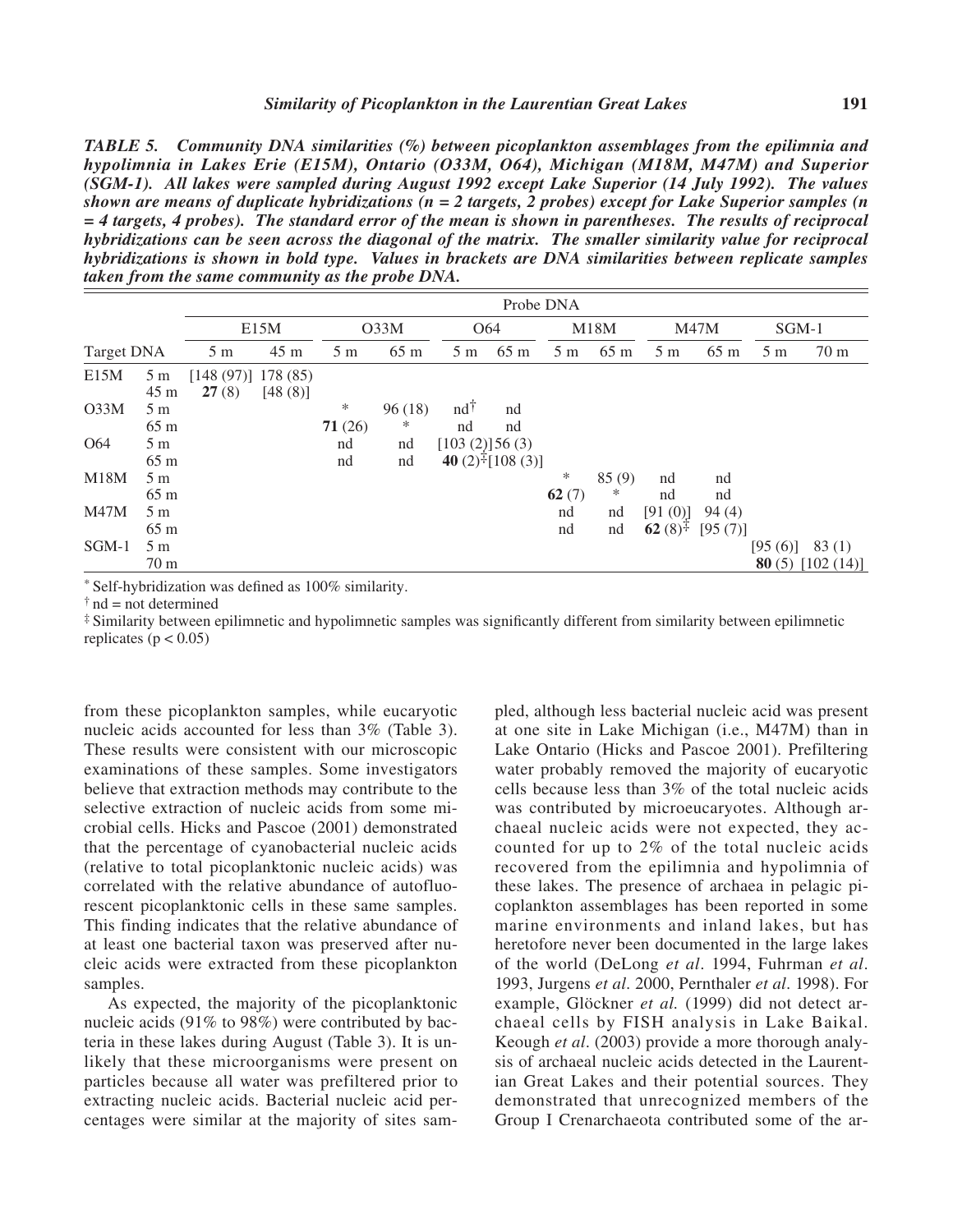chaeal nucleic acids in similar samples collected from the Laurentian Great Lakes during 1993.

The community DNA composition of epilimnetic picoplankton communities in the different Laurentian Great Lakes was remarkably similar  $(≥ 70\%)$ DNA similarity) even though the spatial scale of these comparisons was hundreds of kilometers (Table 4). Munawar and Munawar (1986, 2001) have reported numerous phytoplankton in common and similar phytoplankton biomasses during the summer in these large lakes. Although the Laurentian Great Lakes have many phytoplankton species in common, these species are often found at different times of the year and in different abundances in different lakes (Munawar and Munawar 1986, 2001). A picoplankton community response to a different phytoplankton community in Lake Superior during August might explain the different epilimnetic community DNA composition in this lake compared to the other lakes. The similarity of epilimnetic picoplankton communities in the other Laurentian Great Lakes during August is contrary to investigations in marine environments where different epilimnetic bacterial communities have been observed in different oceans as well as a few kilometers apart in the same ocean basin (Lee and Fuhrman 1990, 1991).

Comparisons between epilimnetic and hypolimnetic bacterial communities in each of the Laurentian Great Lakes were made over relatively small distances (40 to 65 m range). Yet, the community DNA composition of picoplankton communities in the epilimnion compared to the hypolimnion was different (< 70% similarity) at four of six sites that were investigated (E15M, O64, M18M, and M47M; Table 5). The epilimnetic and hypolimnetic communities were similar at only two sites in two different lakes (O33M and SGM-1). At one of these sites, O33M, a large enough proportion of DNA was shared in common between the epilimnetic and hypolimnetic assemblages for these communities to only be considered marginally similar (71% similarity). These communities would have been defined as dissimilar if a less conservative similarity value than 70% had been used to define similar community DNA compositions. At the other site in Lake Superior (SGM-1; July 14), the temperature difference between the epilimnion and hypolimnion (about 5°C) was the smallest difference observed in all the lakes. It is conceivable that not enough time had elapsed for a different picoplankton community to develop in the epilimnion of Lake Superior because it was not stratified as long as the other lakes that were sampled later in August. The oligotrophic nature of this lake as well as the earlier time when samples were taken could be responsible for the similar DNA composition of epilimnetic and hypolimnetic picoplankton at this site in Lake Superior.

The photic zone provides an opportunity for phototrophic procaryotes (e.g., cyanobacteria) to proliferate, which would not occur deeper in the hypolimnia of these lakes. Chroococcoid cyanobacteria may have contributed DNA disproportionally to the epilimnetic samples because of their small size (0.7 to 1.3 µm) and abundance in some lakes (Caron *et al*. 1985, Fahnenstiel and Scavia 1987). In fact, cyanobacterial nucleic acids in the epilimnion of Lake Ontario accounted for a major portion (57% to 65%) of the picoplanktonic nucleic acids in the same samples as this study, unlike the hypolimnetic samples (Hicks and Pascoe 2001). Chlorophyll concentrations were also measured at one of two sites examined in this lake. At site O64, the chlorophyll *a* concentration was significantly greater at depths where picoplankton samples were taken in the epilimnion  $(6.5 \mu g/L)$  compared in the hypolimnion  $(1.6$ µg/L; Hicks and Pascoe 2001). The great abundance of cyanobacterial nucleic acids in the epilimnion probably contributed to the different community DNA compositions observed in the epilimnion and hypolimnion at site O64 in Lake Ontario.

Differences detected between picoplanktonic DNA from the epilimnion and hypolimnion in Lakes Erie and Michigan could not be explained by differences in the abundance of cyanobacterial nucleic acids. So, other factors that may control the diversity of picoplankton communities need to be considered. Several physical and biological forces, including temperature (Simon *et al*. 1999, Lindström 2001), pH (Lindström and Leskinen 2002), grazing by predators (Jürgens and Matz 2002), and eucaryotic phytoplankton biomass and composition (Muylaert *et al*. 2002) can control the composition of aquatic bacterial communities (Nold and Zwart 1998).

Differences in the picoplanktonic community DNA compositions we observed in the Laurentian Great Lakes point to two factors that can exert strong influences on the structure of aquatic bacterial communities: phytoplankton communities and temperature. Differences in the abundance or composition of phytoplankton between the epilimnia and hypolimnia of these lakes may have also led to some heterotrophic members of the epilimnetic picoplankton flourishing as well (Aas and Hicks 1993, Muylaert *et al*. 2002). Bacterioplankton production is strongly related to phytoplankton production in aquatic systems (Cole *et al*. 1988). Differences in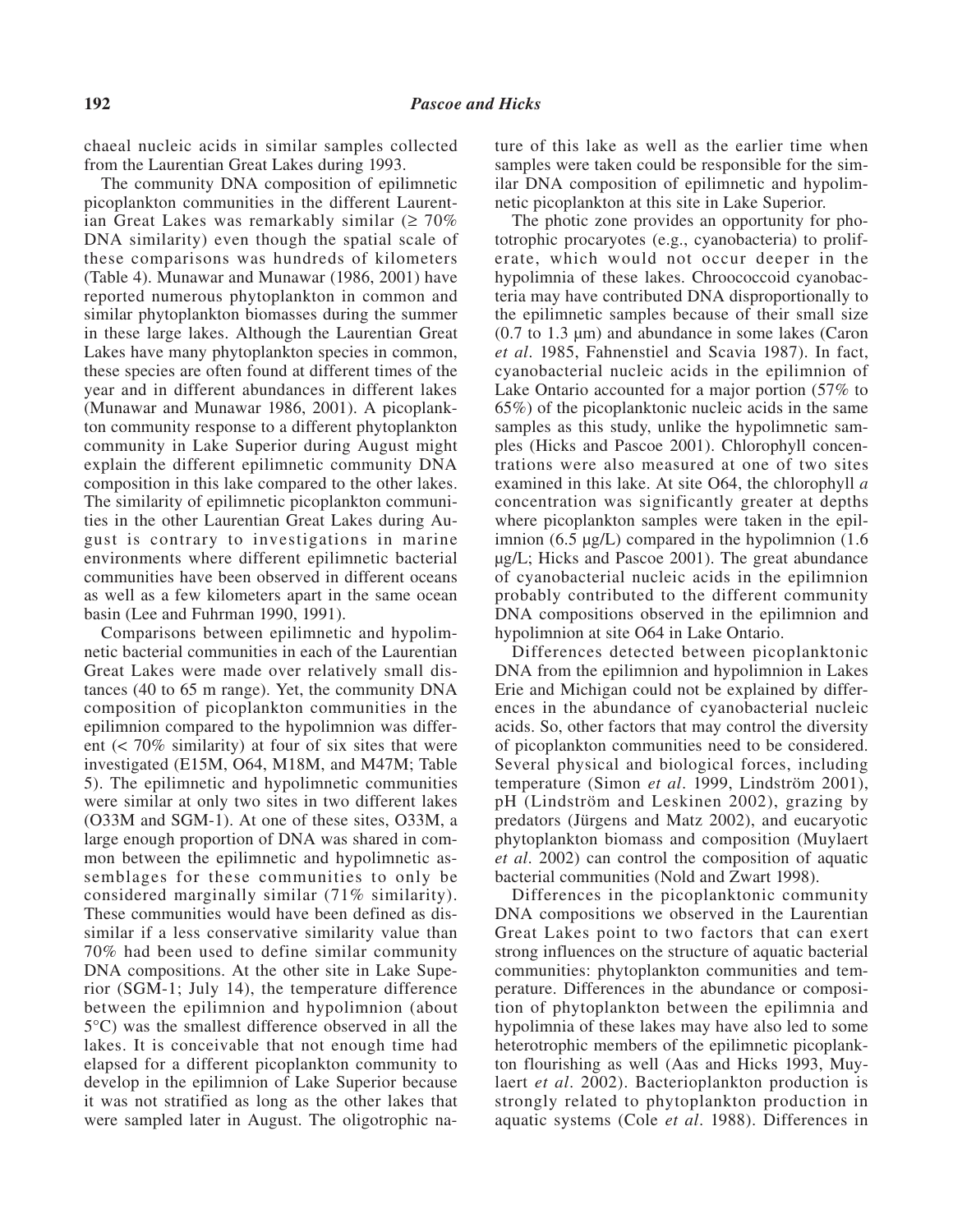available organic matter between the epilimnia and hypolimnia may select for different bacteria; copiotrophic versus oligotrophic forms (Poindexter 1981). Labile DOM from phytoplankton production may lead to higher abundances of a few heterotrophic species in epilimnetic picoplankton communities.

The growth of bacterioplankton (e.g., thymidine incorporation rate) is related to temperature in the Laurentian Great Lakes, especially below 10°C (Scavia and Laird 1987). Even though phytoplankton blooms occur at cold temperatures in temperate areas, bacterial production often only increases after waters warm (Pomeroy and Deibel 1986). The difference in water temperature between the epilimnia and hypolimnia of the Laurentian Great Lakes may allow heterotrophic picoplankton to grow more quickly in the epilimnia compared to the hypolimnia and cause divergence in the genetic diversity of picoplankton communities.

Two important findings about picoplankton communities in the Laurentian Great Lakes resulted from this investigation. First, even though bacteria contributed the majority of nucleic acids found in the picoplankton, the presence of archaeal and eucaryotic nucleic acids indicates that these microorganisms are also members of these communities. Second, epilimnetic picoplankton communities of similar genetic composition can be present over large distances in different Laurentian Great Lakes after the epilimnia form during the summer but these communities are often genetically different from hypolimnetic picoplankton a smaller distance away at the same site. The development of picoplankton communities within these lakes may be primarily influenced by local environmental conditions like temperature and the abundance and composition of phytoplankton assemblages.

## **ACKNOWLEDGMENTS**

We thank the captain and crew of the R/V *Lake Guardian* operated by the U.S. Environmental Protection Agency for their help with collecting samples. We wish to express our appreciation to David Rockwell and chief scientist Dave Sullivan for arranging our use of the R/V *Lake Guardian*. Peter Aas and Mark Tapper helped collect samples from Lake Superior from the R/V *Noodin* and Kris Saxrud counted the bacterial cells in these samples. We thank William Salo and David Eide for their helpful suggestions about nucleic acid purification and data analysis. We appreciate the efforts of Thomas

Schmidt, Larry Forney, Bonnie Bratina, Brad Stevenson, Paul Lepp, and two anonymous reviewers who read the manuscript and helped improve it.

This research was completed to satisfy a part of D. Pascoe's M.S. thesis. The work was primarily funded by a grant to R.E.H. from the Minnesota Sea Grant Program, project number R/CL-36, supported by the NOAA Office of Sea Grant, Department of Commerce, under Grant No. NA46RG0101. This paper is journal reprint number JR493. The U.S. Government is authorized to reproduce and distribute reprints for government purposes, not withstanding any copyright notation that may appear hereon.

#### **REFERENCES**

- Aas, P., and Hicks, R.E. 1993. Biodegradation of organic particles by surface and benthic nepheloid layer microbes from Lake Superior. *J. Great Lakes Res*. 19:310–321.
- Amann, R.L., Krumholz, L., and Stahl, D.A. 1990. Fluorescent-oligonucleotide probing of whole cells for determinative, phylogenetic, and environmental studies in microbiology. *J. Bacteriol.* 172:762–770.
- Bertram, P.E. 1993. Total phosphorus and dissolved oxygen trends in the Central Basin of Lake Erie, 1970–1991. *J. Great Lakes Res*. 19:224–236.
- Caron, D.A., Pick, F.R., and Lean, D.R.S. 1985. Chroococcoid cyanobacteria in Lake Ontario: vertical and seasonal distributions during 1982. *J. Phycol.* 21:171–175.
- Cole, J.J., Findlay, S., and Pace, M.L. 1988. Bacterial production in fresh and saltwater ecosystems: a crosssystem overview. *Mar. Ecol. Prog. Ser.* 43:1–10.
- Cotner, J.B., Gardner, W.S., Johnson, J.R., Sada, R.H., Cavaletto, J.F., and Heath, R.T. 1995. Effects of zebra mussels (*Dreissena polymorpha*) on bacterioplankton: Evidence for both size-selective consumption and growth stimulation. *J. Great Lakes Res*. 21:514–528.
- DeLong, E. 1992. Archaea in coastal marine environments. *Proc. Natl. Acad. Sci. USA* 89:5685–5689.
- ———, Wu, K.Y., Prézelin, B.B., and Jovine, R.V.M. 1994. High abundance of Archaea in Antarctic marine picoplankton. *Nature* 371:695–697.
- Fahnenstiel, G.L., and Scavia, D. 1987. Dynamics of Lake Michigan phytoplankton: recent changes in surface and deep communities. *Can. J. Fish. Aquat. Sci.* 44:509–514.
- Fuhrman, J.A., Comeau, D.E., Hagström, A., and Chan, A.M. 1988. Extraction from natural planktonic microorganisms of DNA suitable for molecular biological studies. *Appl. Environ. Microbiol.* 54:1426–1429.
- $-$ , McCallum, K., and Davis, A.A. 1993. Phylogenetic diversity of subsurface marine microbial communities from the Atlantic and Pacific Oceans. *Appl. Environ. Microbiol.* 59:1294–1302.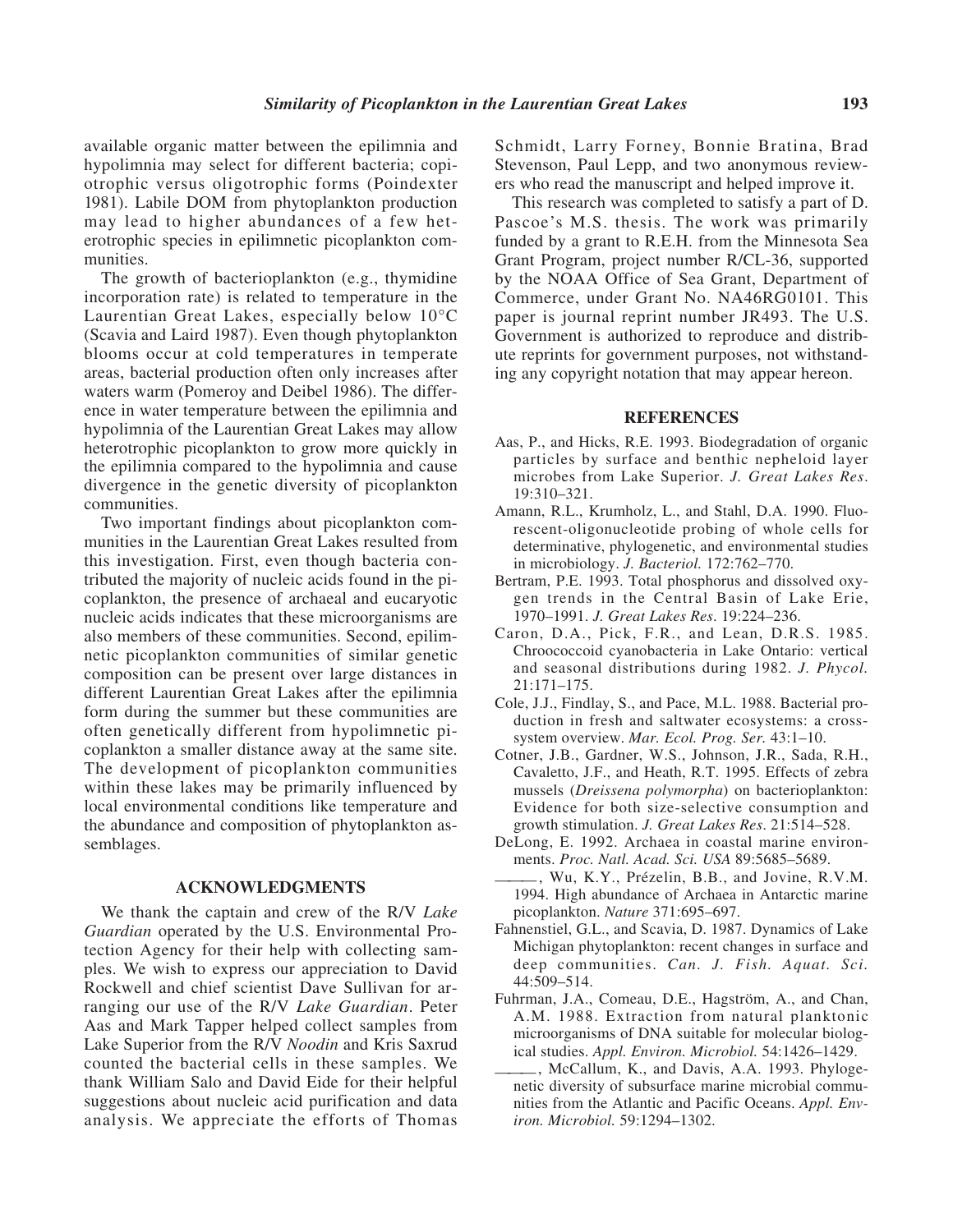- Giovannoni, S.J., DeLong, E.F., Olsen, G.J., and Pace, N.R. 1988. Phylogenetic group-specific oligonucleotide probes for identification of single microbial cells. *J. Bacteriol.* 170:720–726.
- ., Britschgi, T.B., Moyer, C.L., and Field, K.G. 1990. Genetic diversity of Sargasso Sea bacterioplankton. *Nature* 345:60–62.
- Glöckner, F.-O., Fuchs, B.M., and Amann. R. 1999. Bacterioplankton compositions of lakes and oceans: a first comparison based on fluorescence in situ hybridization. *Appl. Environ. Microbiol*. 65:3721–3726.
- Hicks, R.E., and Owen, C.J. 1991. Bacterioplankton density and activity in benthic nepheloid layers of Lake Michigan and Lake Superior. *Can. J. Fish. Aquat. Sci.* 48:923–932.
- ——— , and Pascoe, D.A. 2001. A comparison of cyanobacterial dominance within the picoplankton of the North American Great Lakes estimated by 16S rRNA-based hybridisations and direct cell counts. In *The Great Lakes of the World (GLOW): Food-web, health and integrity*, eds. M. Munawar and R.E. Hecky, pp. 363–374, Lieden, Netherlands: Backhuys Publishers.
- Hwang, S-J., and Heath, R.T. 1997. Bacterial productivity and protistan bacterivory in coastal and offshore communities of Lake Erie. *Can. J. Fish. Aquat. Sci*. 54:788–799.
- ———, and Heath, R.J. 1999. Zooplankton bacterivory at coastal and offshore sites of Lake Erie. *J. Plankton Res*. 21:699–719.
- Jurgens, G., Glöckner, F.-O., Amann, R., Saano, A., Montonen, L., Likolammi, M., and Münster, U. 2000. Identification of novel *Archaea* in bacterioplankton of a boreal forest lake by phylogenetic analysis and fluorescent in situ hybridization. *FEMS Microbial Ecol.* 34:45–56.
- Jürgens, K., and Matz, C. 2002. Predation as a shaping force for the phenotypic and genotypic composition of planktonic bacteria. *Antonie van Leeuwenhoek* 81:413–434.
- Karner, M.B., DeLong, E.F., and Karl, D.M. 2001. Archaeal dominance in the mesopelagic zone of the Pacific Ocean. *Nature* 409:507–510.
- Keough, B.P., Schmidt, T.M., and Hicks, R.E. 2003. Archaeal nucleic acids in picoplankton from great lakes on three continents. *Microb. Ecol*. 46:238–248.
- Lambert, D.L., Taylor, P.N., and Goulder, R. 1993. Between-site comparison of freshwater bacterioplankton by DNA hybridization. *Microb. Ecol.* 26:189–200.
- Lee, S., and Fuhrman, J.A. 1990. DNA hybridization to compare species compositions of natural bacterioplankton assemblages. *Appl. Environ. Microbiol.* 56:739–746.
	- $-$ , and Fuhrman, J.A. 1991. Spatial and temporal variation of natural bacterioplankton assemblages studied by total genomic DNA cross-hybridization. *Limnol. Oceanogr.* 36:1277–1287.
- Lindström, E.S. 2001. Investigating influential factors on bacterioplankton community composition: Results from a field study of five mesotrophic lakes. *Microb. Ecol.* 42:598–605.
- $-$ , and Leskinen, E. 2002. Do neighboring lakes share common taxa of bacterioplankton? Comparison of 16S rDNA fingerprints and sequences from three geographic regions. *Microb. Ecol.* 44:1–9.
- MacGregor, B.J., Moser, D.P., Alm, E.W., Nealson, K.H., and Stahl, D.A. 1997. Crenarchaeota in Lake Michigan sediment. *Appl. Environ. Microbiol*. 63:1178–1181.
- McArthur, J.V., Leff, L.G., and Smith, M.H. 1992. Genetic diversity of bacteria along a stream continuum. *J. N. Am. Benthol. Soc.* 11:269–277.
- Mitchell, J.G., and Fuhrman, J.A. 1989. Centimeter scale vertical heterogeneity of bacteria and chlorophyll *a*. *Mar. Ecol. Progr. Ser.* 54:141–148.
- Munawar, M., and Munawar, I.F. 1986. The seasonality of phytoplankton in the North American Great Lakes, a comparative synthesis. *Hydrobiologia* 138:85–115.
- , and Munawar, I.F. 2001. An overview of the changing flora and fauna of the North American Great Lakes. Part I: Phytoplankton and microbial food web. In *The Great Lakes of the World (GLOW): Food-web, health and integrity*, eds. M. Munawar and R.E. Hecky, pp. 219–275. Lieden, Netherlands: Backhuys Publishers.
- Muylaert, K., Van der Gucht, K., Vloemans, N., De Meester, L., Gillis, M., and Vyverman, W. 2002. Relationship between bacterial community composition and bottom-up versus top-down variables in four eutrophic shallow lakes. *Appl. Environ. Microbiol.* 68: 4740–4750.
- Mylvaganam, S., and Dennis, P.P. 1992. Sequence heterogeneity between the two genes encoding 16S rRNA from the halophilic archaebacterium *Haloarcula marismortui*. *Genetics* 130:399–410.
- Nold, S.C., and Zwart, G. 1998. Patterns and governing forces in aquatic microbial communities. *Aquat. Ecol.* 32:17–35.
- Owen, R.W. 1989. Microscale and finescale variations of small plankton in coastal and pelagic environments. *J. Mar. Res.* 47:197–240.
- Pernie, G.L., Scavia, D., Pace, M.L., and Carrick, H.J. 1990. Micrograzer impact and substrate limitation of bacterioplankton in Lake Michigan. *Can. J. Fish. Aquat. Sci.* 47:1836–1841.
- Pernthaler, J., Glöckner, F.-O., Unterholzner, S., Alfreider, A., Psenner, R., and Amann, R. 1998. Seasonal community and population dynamics of pelagic *Bacteria* and *Archaea* in a high mountain lake. *Appl. Environ. Microbiol.* 64:4299–4306.
- Poindexter, J.S. 1981. Oligotrophy, feast and famine existence. *Adv. Microb. Ecol.* 5:63–89.
- Pomeroy, L.R., and Deibel, D. 1986. Temperature regulation of bacterial activity during the spring bloom in Newfoundland coastal waters. *Science* 233:359–361.